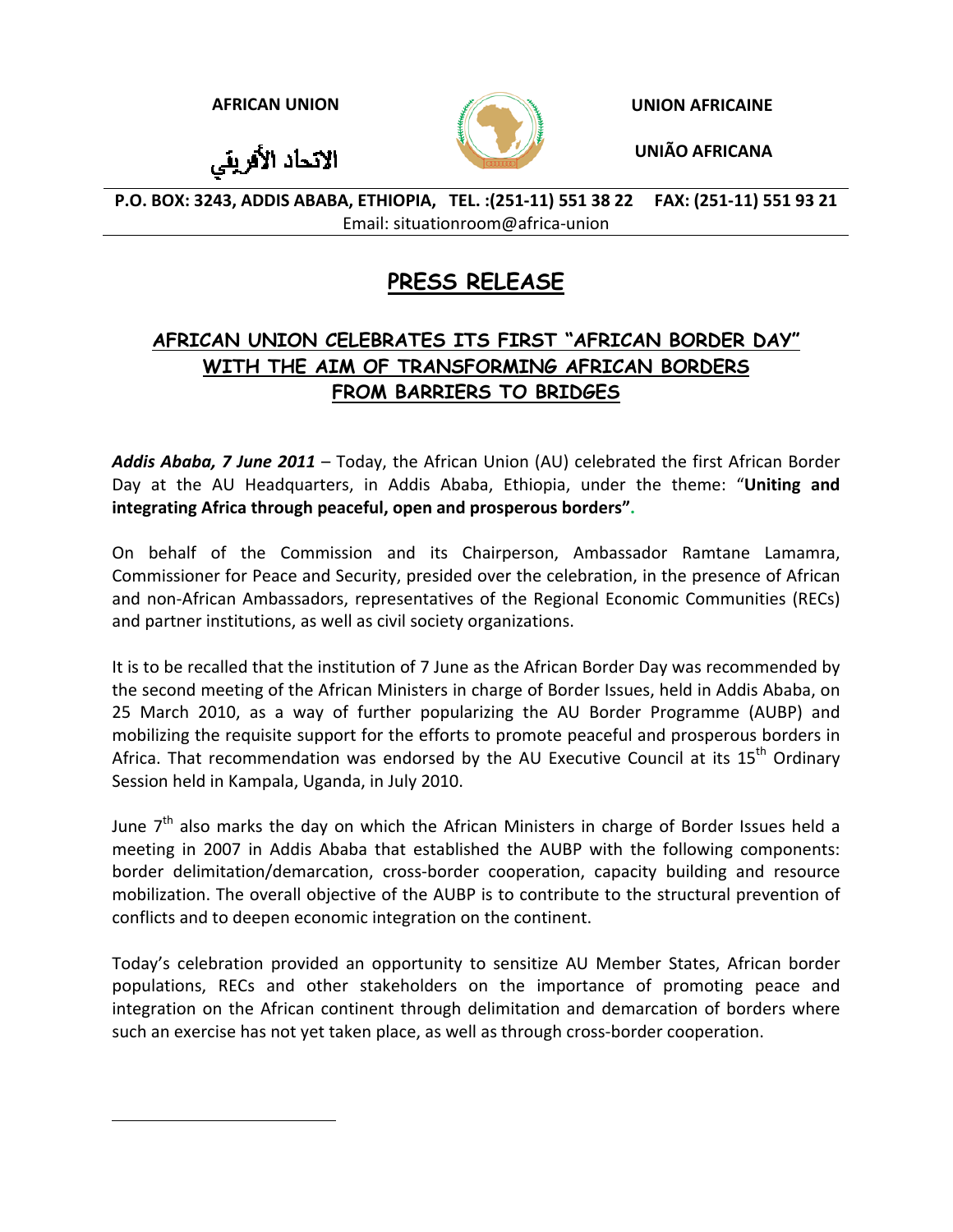In his opening remarks*,* Commissioner Lamamra stressed the commitment of the African countries to transform their borders from barriers into bridges, as a way of addressing the legacy of conflict arising from the inherited colonial boundaries. "*African leaders were convinced that by transcending the borders as barriers and promoting them as bridges linking one State to another, Africa can boost the ongoing efforts to integrate the continent, strengthen its unity and promote peace, security and stability through the structural prevention of conflicts*", said Ambassador Lamamra. He further stated that the decision to prioritize the delimitation and demarcation of the inherited borders was not predicated on a desire to confine each country within its own designated territory: "*On the contrary, it means that border delimitation and demarcation is a condition for successful integration. A non‐defined border is susceptible to being a source of contention, and even conflict. Border delimitation and demarcation, in a way, removes its potential nuisance; it opens the door rather than closes it; it allows for a healthy process of cooperation and integration*".

The celebration also included a panel discussion on border issues and related challenges in both Africa and beyond. In this respect, presentations were made by Professor Anthony Asiwaju, President, African Regional Institute, Imeko, Nigeria; Mr. Martín Guillermo Ramírez, Secretary‐ General, Association of European Border Regions (AEBR); Mr. Jose Elias Mucombo, Director, National Institute of the Sea and Boundaries, Maputo, Mozambique; and Mr. Jean Peyrony, Director‐General, *Mission Opérationnelle Transfrontalière* (MOT), Paris – France. The celebration also included the screening of a documentary titled "*African Borders; from barriers to bridges*", a choreographic performance on "dancing across borders", and a photo exhibition on "the making of African borders."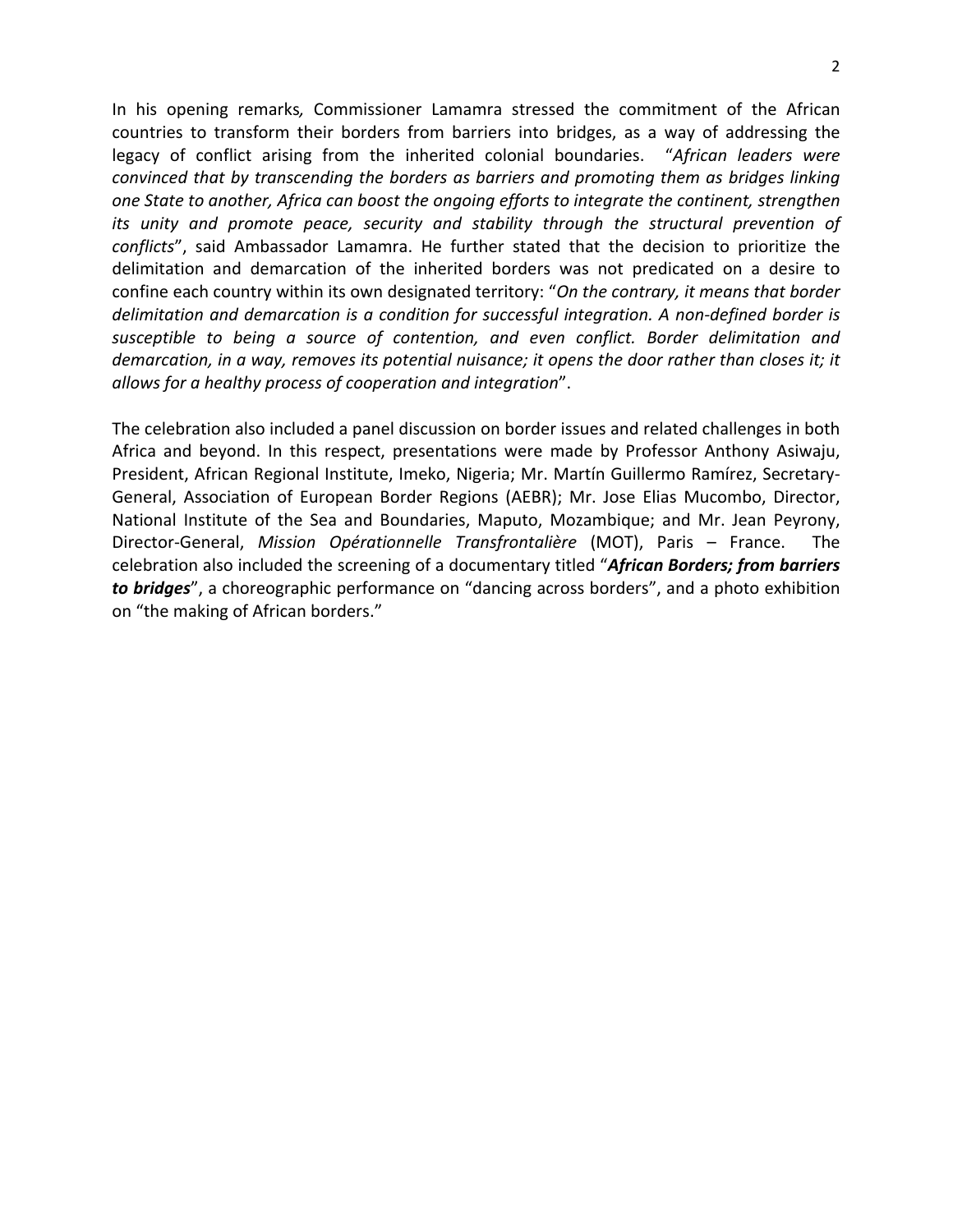#### **Note to Editors**

#### *Introduction*

Since African countries gained independence, the borders – which were drawn during the colonial period in a context of rivalries between European countries and their scramble for territories in Africa, have been a recurrent source of conflicts and disputes in the continent. Most of the borders are poorly defined. The location of strategic natural resources in crossborder areas poses additional challenges. This challenge was taken up early enough by African leaders who were inspired by the conviction that the achievement of greater unity and solidarity among African States and peoples requires the reduction of the burden of the borders separating them.

### *Political and Legal Instruments Guiding the AUBP*

Member States adopted a number of political and legal instruments to guide their efforts in the management of border issues. In this respect, the following instruments are worth mentioning:

- Resolution AHG/Res.16(I) on border disputes between African States, adopted by the  $1<sup>st</sup>$ Ordinary Session of the Assembly of Heads of State and Government of the OAU, held in Cairo, Egypt, in July 1964;
- Article 4 (b) of the AU Constitutive Act;
- Resolution CM/Res.1069(XLIV) on peace and security in Africa through negotiated settlement of boundary disputes, adopted by the 44<sup>th</sup> Ordinary Session of the Council of Ministers of the OAU, held in Addis Ababa, in July 1986;
- Memorandum of Understanding on Security, Stability, Development and Cooperation in Africa (CSSDCA), adopted by the OAU Assembly of Heads of State and Government held in Durban, South Africa, in July 2002 [Decision CM/Dec.666(LXXVI)], which provides for the delineation and demarcation of African boundaries by 2012 where such an exercise has not yet taken place;
- Decision of the  $8<sup>th</sup>$  Ordinary Session of Heads of State and Government of the African Union, held in Addis Ababa in January 2007, encouraging the Commission to pursue its efforts towards the structural prevention of conflicts, especially through the implementation of the AUBP.

As a follow‐up to this decision, the Commission convened, in Addis Ababa, on 7 June 2007, the first‐ever Conference of African Ministers in charge of border issues. The Conference adopted a Declaration on the AUBP and its Implementation Modalities, which was endorsed by the Executive Council in Accra. A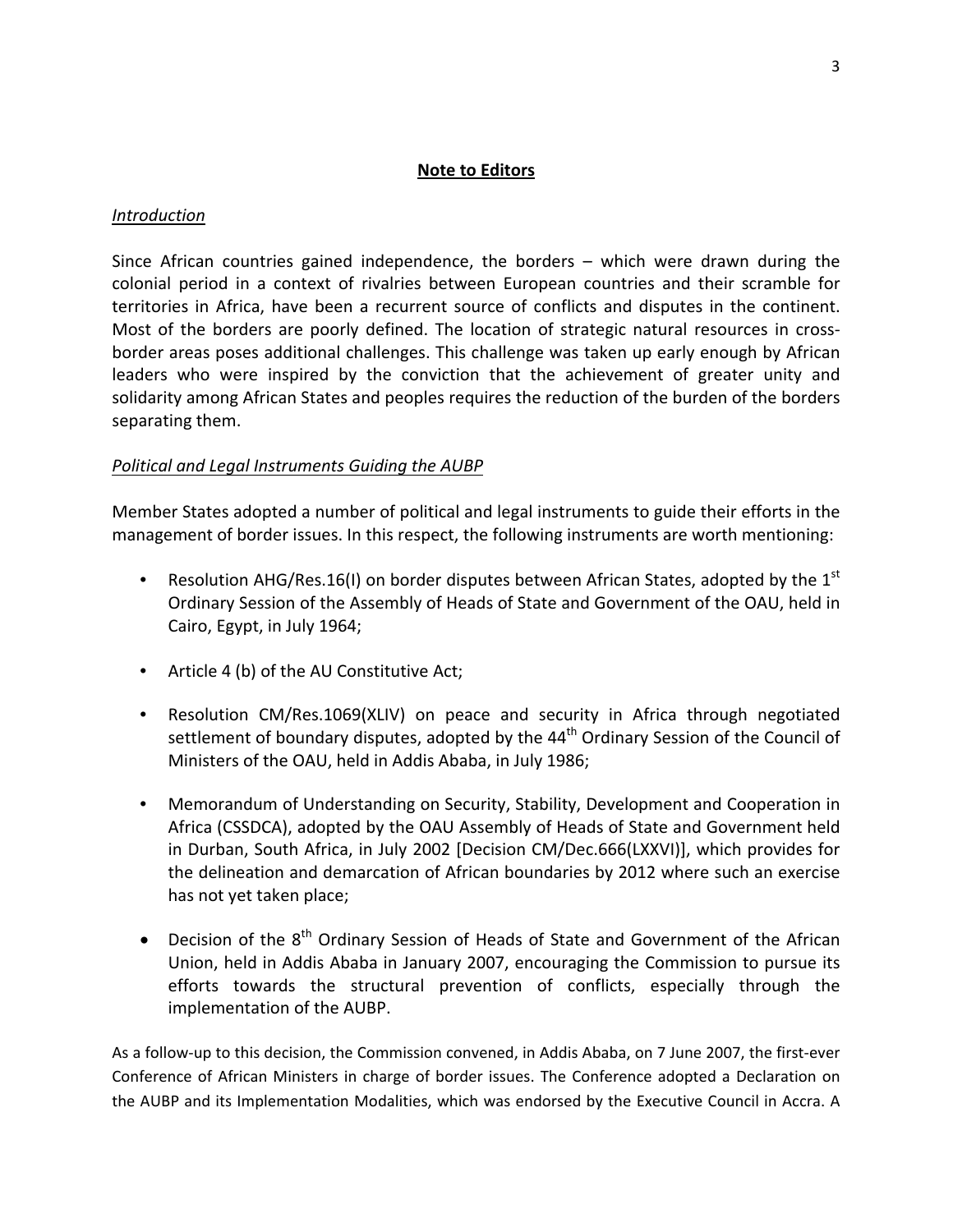second meeting took place in Addis Ababa, on 25 March 2010. It adopted a Declaration on the Pursuit and Acceleration of the Implementation of the AUBP.

# *Justification for the Establishment of the AUBP*

- To facilitate the delimitation and demarcation of the African borders, where such an exercise has not yet taken place. Indeed, the absence of clearly‐delimitated and marked borders gives rise to 'undefined zones', within which the application of national sovereignty poses problems, and constitutes a real obstacle to the deepening of the integration process;
- To address cross-border criminal activities through pragmatic border management;
- To consolidate the gains made in the regional integration process, as demonstrated by the existence of the Regional Economic Communities (RECs) and of numerous large‐ scale cooperation initiatives;
- To facilitate the development of cross‐border integration dynamics, which are sustained by local stakeholders.

## *AUBP Vision*

A united and integrated Africa, with peaceful, open and prosperous borders

### *AUBP Mission*

The prevention and resolution of border‐related disputes and the promotion of regional and continental integration, which constitute a tool in the structural prevention of conflicts in Africa

### *The Strategic Objectives of the AUBP*

- Facilitating and supporting the delimitation and demarcation of African boundaries where such exercise has not yet taken place;
- Reinforcing the integration process, within the framework of the RECs and other largescale cooperation initiatives;
- Developing, within the framework of the RECs and other regional integration initiatives, local cross‐border cooperation;
- Building the capacities of member states in border management, as well as in border studies and research;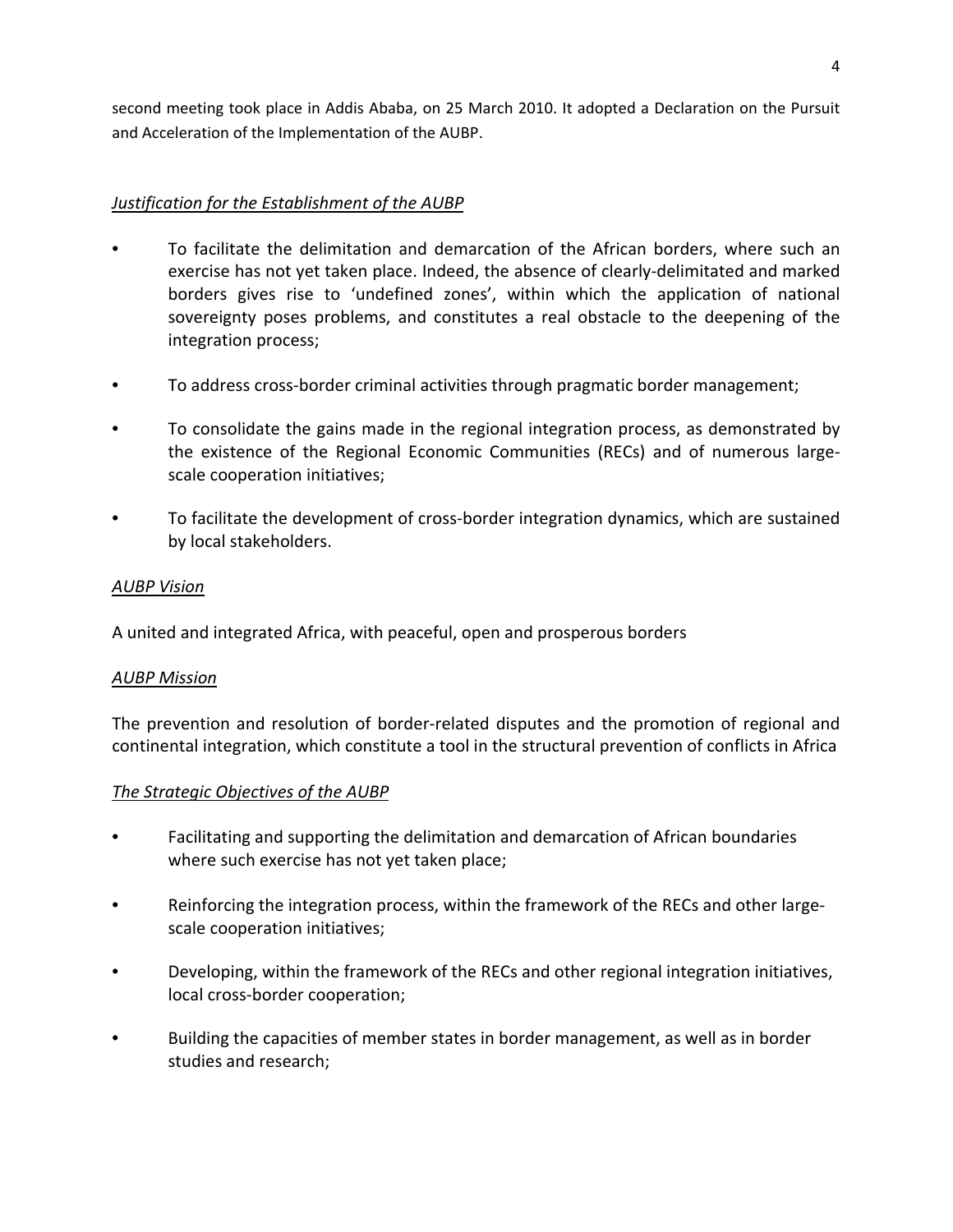• Advising the Commission and other organs of the African Union on border‐related matters.

### *AUBP Implementation Modalities*

The AUBP is being implemented at national, regional and continental levels, on the basis of the principle of subsidiarity and respect of the sovereignty of States.

- a) The delimitation, demarcation and management of boundaries depend primarily on the sovereign decision of the States. The AUBP is closely working with States to undertake and pursue bilateral negotiations on all issues relating to the delimitation, demarcation and management of their borders, while aiming to protect and promote the interests and rights of border populations. The AUBP is assisting the States in mobilizing the necessary resources and expertise needed to delimit, demarcate and manage their boundaries.
- b) Local stakeholders are the primary drivers and key players of cross-border cooperation. The AUBP is working closely with RECs to facilitate local initiatives that promote crossborder cooperation. The AUBP, in partnership with the RECs, is planning to establish regional funds to finance cross‐border cooperation, and has prepared a Convention on Cross‐border Cooperation that will be submitted to the relevant AU policy organs for consideration and adoption. The AUBP is also taking the necessary steps to ensure that cross‐border cooperation is included in the major international initiatives launched in favour of the continent, as well as play a coordination role and facilitate the exchange of information and good practices among the RECs.
- c) The AUBP is assisting African countries to develop their capacities in the areas of border delimitation, demarcation and management. It is doing this by carrying out an inventory of African institutions that offer training in these domains, exploring avenues for collaboration with relevant training centres outside Africa, and designing a capacity building programme.
- d) Since boundary making and maintenance are cooperative undertakings that require various stakeholders to work together, the AUBP is forging partnerships of locals, states and other stakeholders, particularly the United Nations, as well as former colonial powers that have records on African boundaries. The AUBP is also building networks and establishing partnerships with research and training institutes to build the capacities of States to delimit demarcate and manage their boundaries.
- e) In view of the fact that the exercises of delimiting, demarcating and managing boundaries are very expensive and highly technical, the AUBP is working closely with States and RECs to mobilize the required resources and any other necessary support needed to delimit, demarcate and manage African boundaries.